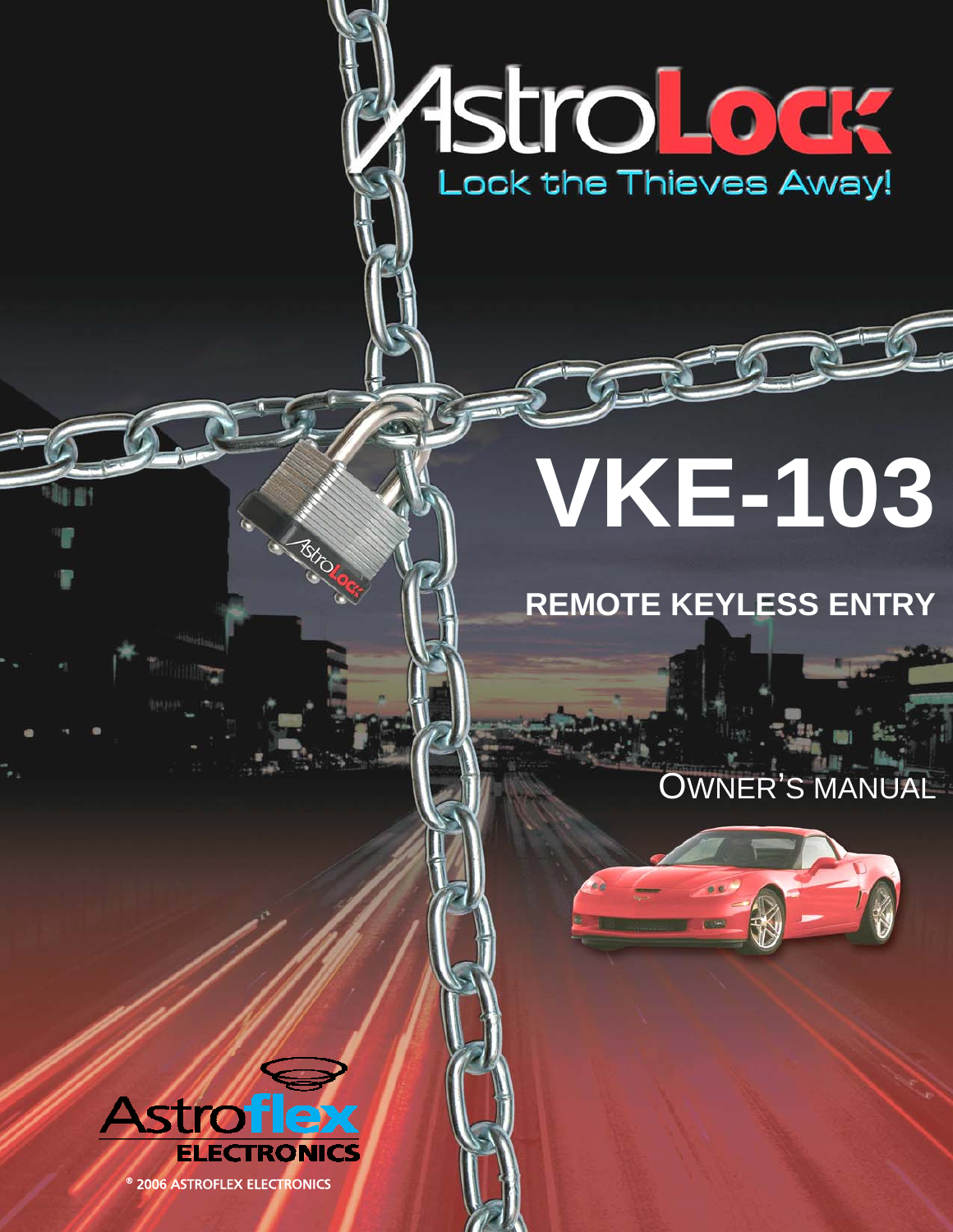# **Table of contents**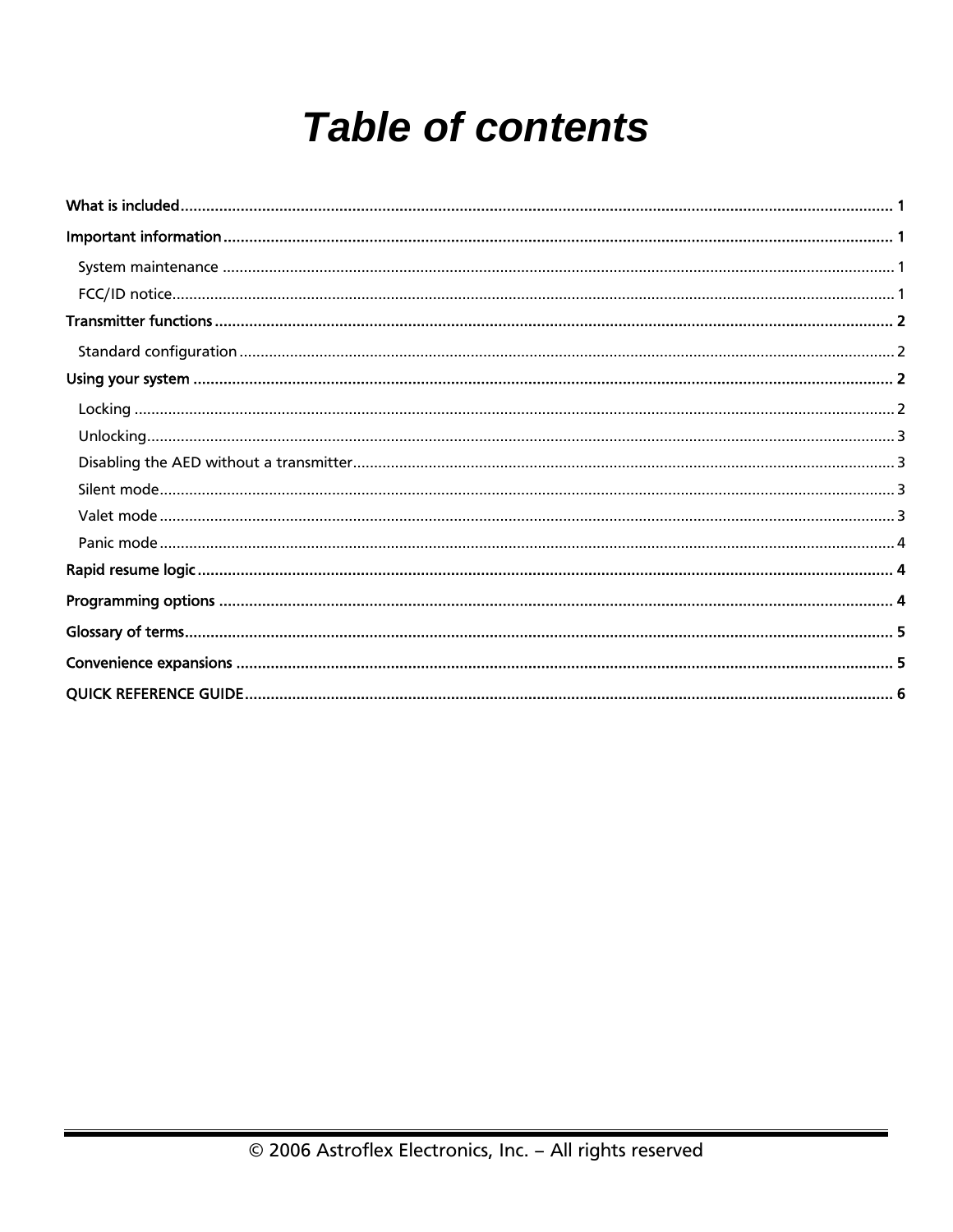#### <span id="page-2-0"></span>*What is included*

- $\triangleright$  The control module
- $\triangleright$  Super heterodyne receiver
- $\triangleright$  Two three-button transmitters
- $\triangleright$  A status LED indicator light
- $\triangleright$  A push-button Valet<sup>®</sup> switch

#### *Important information*

Congratulations on the purchase of your keyless entry system.

Due to the complexity of this system, it must be installed by an authorized dealer only. Installation of this product by anyone other than an authorized dealer voids the warranty.

By carefully reading this Owner's Guide prior to using your system, you will maximize the use of this system and its features.

You can print additional or replacement copies of this manual by accessing the Astroflex Electronics web site at [www.astroflex.com](http://www.astroflex.com/).

#### SYSTEM MAINTENANCE

The system requires no specific maintenance. Your remote is powered by a small, lightweight 3 volt lithium battery that will last approximately one year under normal use. When the battery begins to weaken, operating range will be reduced and the LED on the remote will dim.

#### FCC/ID NOTICE

This device complies with Part 15 of FCC rules. Operation is subject to the **Directed Electronics, Inc.** following conditions: (1) This device may not cause harmful interference, and (2) This device must accept any interference received, including interference that may cause undesirable operation.

Changes or modifications not expressly approved by the party responsible for compliance could void the user's authority to operate this device.



**Tested to comply with FCC Standards**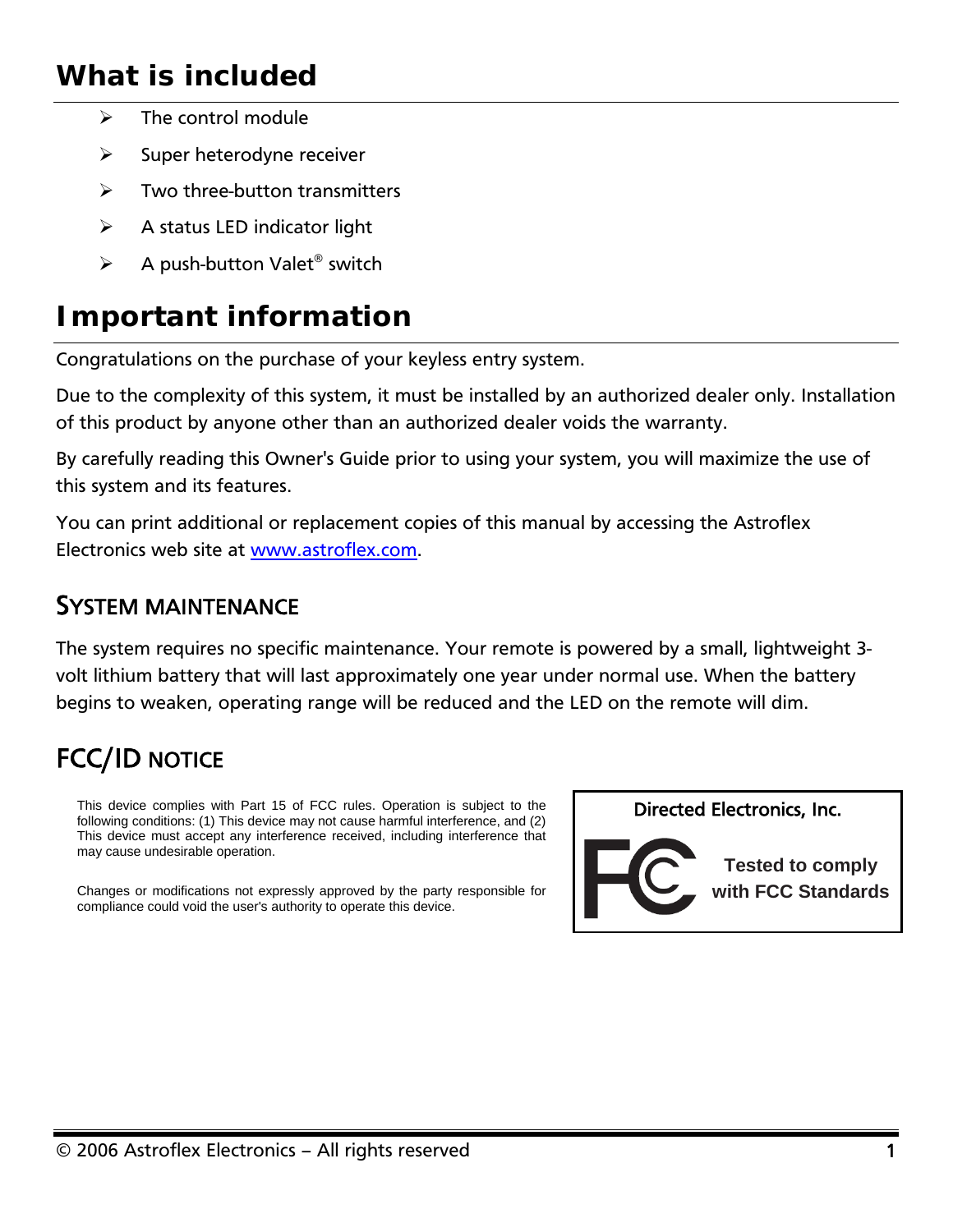#### <span id="page-3-0"></span>*Transmitter functions*

The receiver uses a computer-based learn routine to learn the transmitter buttons. This makes it possible to assign any specific transmitter button, or combination of buttons, to any receiver function. The transmitter initially comes programmed with the Standard Configuration, but may also be customized by an authorized dealer. The transmitter buttons indicated in all of the instructions in this manual correspond to a Standard Configuration transmitter.

#### STANDARD CONFIGURATION

| <b>Button</b> | Pressing<br>duration            | <b>Action</b>                                                                                                                                                   | <b>Confirmations</b>                                                                |
|---------------|---------------------------------|-----------------------------------------------------------------------------------------------------------------------------------------------------------------|-------------------------------------------------------------------------------------|
| $\mathbf{E}$  | 1 sec.                          | The locking function and the deactivation of the<br>Panic mode is controlled by pressing this button.                                                           | Parking lights flashes once.<br>Horn honks once on every<br>commands.               |
|               | 5 sec.                          | The panic mode engages when this button<br>is depressed for at least 5 seconds.                                                                                 | Panic mode engages.                                                                 |
|               | 1 sec.                          | The unlocking function and the deactivation of<br>the Panic mode is controlled by pressing this button for 1 second.                                            | Parking lights flashes twice.<br>Horn honks twice on every<br>commands.             |
|               | 5 sec.                          | The <b>panic mode engages</b> when this button<br>is depressed for at least 5 seconds.                                                                          | Panic mode engages.                                                                 |
|               | 1 sec.                          | Pressing this button before transmitting any commands<br>momentarily disables all the audible confirmations.                                                    | Audible confirmations<br>are deactivated.                                           |
|               | $1.5$ sec.                      | An optional <b>auxiliary</b> function, such as trunk release,<br>can be controlled by pressing this button for 1.5 seconds.                                     | Parking lights flashes three times.<br>Horn honks three times on every<br>commands. |
|               | The auxiliary output controls:  |                                                                                                                                                                 |                                                                                     |
| &             | 1 sec.                          | An optional <b>auxiliary</b> convenience or expansion function that you have added<br>to your system can be activated by pressing these buttons simultaneously. | Parking lights flashes four times.                                                  |
|               | The auxiliary output controls : |                                                                                                                                                                 |                                                                                     |

#### *Using your system*

#### LOCKING

Pressing  $\|\cdot\|$  for one second activates the starter kill (optional) and locks the doors (if connected). The horn will honk (if connected) and the parking lights will flash once. While the starter kill is enabled, the status LED will flash once per second. The Failsafe® Starter Kill (if installed) will prevent the vehicle's starter from cranking.

> Note: Manually locking the vehicle does not activates the Failsafe® system, it will only lock the doors.

The system can also be programmed to activate the optional Failsafe® Starter Kill automatically (called AED for Automatic Engine Disable). If the system has been programmed for AED enabled, the Failsafe® Starter Kill will automatically activate 30 seconds after the ignition has been turned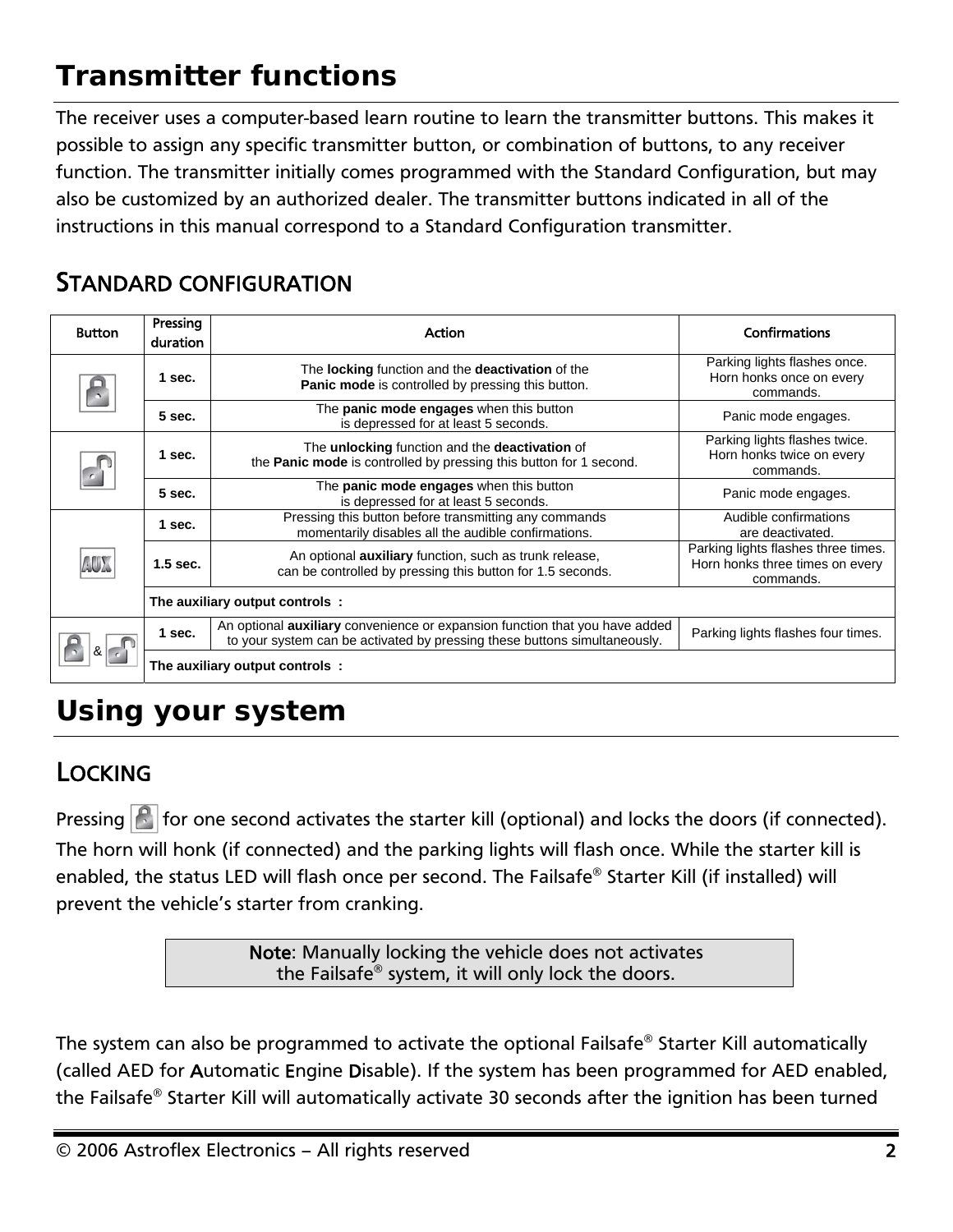<span id="page-4-0"></span>off. After the ignition has been turned off, the status LED flashes slowly to indicate that the AED will be activated then, the LED flashes normally when AED has been activated.

> Note: For AED to be effective, the Failsafe® Starter Kill relay must be installed.

#### UNLOCKING

Pressing  $\blacksquare$  for one second unlocks the doors (if connected). The horn will honk twice (if connected) and the parking lights will flash twice to confirm reception of the command. The optional Failsafe® Starter Kill will be deactivated. The status LED will turn off.

> Note: If the doors were locked with the remote transmitter, you must use the transmitter or the Valet switch to deactivate the starter kill. Manually unlocking the vehicle will only unlock the doors.

#### DISABLING THE AED WITHOUT A TRANSMITTER

If your remote transmitter is lost or damaged, you can manually override the AED. To do this, you must have the vehicle's ignition key and know where the Valet® switch is located. Be sure to check with the installer for the location of the Valet<sup>®</sup> switch.



To disable the AED, turn the ignition to the ON position. Press and release the Valet switch within 10 seconds. The status LED will stop flashing and the vehicle should start. If the vehicle does not start, you may have waited too long; turn the ignition off and repeat the process.



#### Location of Valet Button\_\_\_\_\_\_\_\_\_\_\_\_\_\_\_\_\_\_\_\_\_\_\_\_\_\_\_\_\_\_\_\_\_\_\_\_\_\_\_\_\_\_\_\_\_\_\_\_\_\_\_\_

#### SILENT MODE

To temporarily turn OFF the horn honk(s) confirmations, simply press  $\text{AM}$  for less than one second before transmitting any commands, the confirmation honk(s) will not be present for that one operation only.

#### VALET MODE

You can prevent your system from automatically activating the Failsafe® Starter Kill (optional, not included) by using Valet® Mode. This is very useful when washing the vehicle or having it serviced. In Valet® Mode, the starter kill cannot be activated, even with the transmitter, but all convenience functions (door locks, trunk release, etc.) will continue to work normally.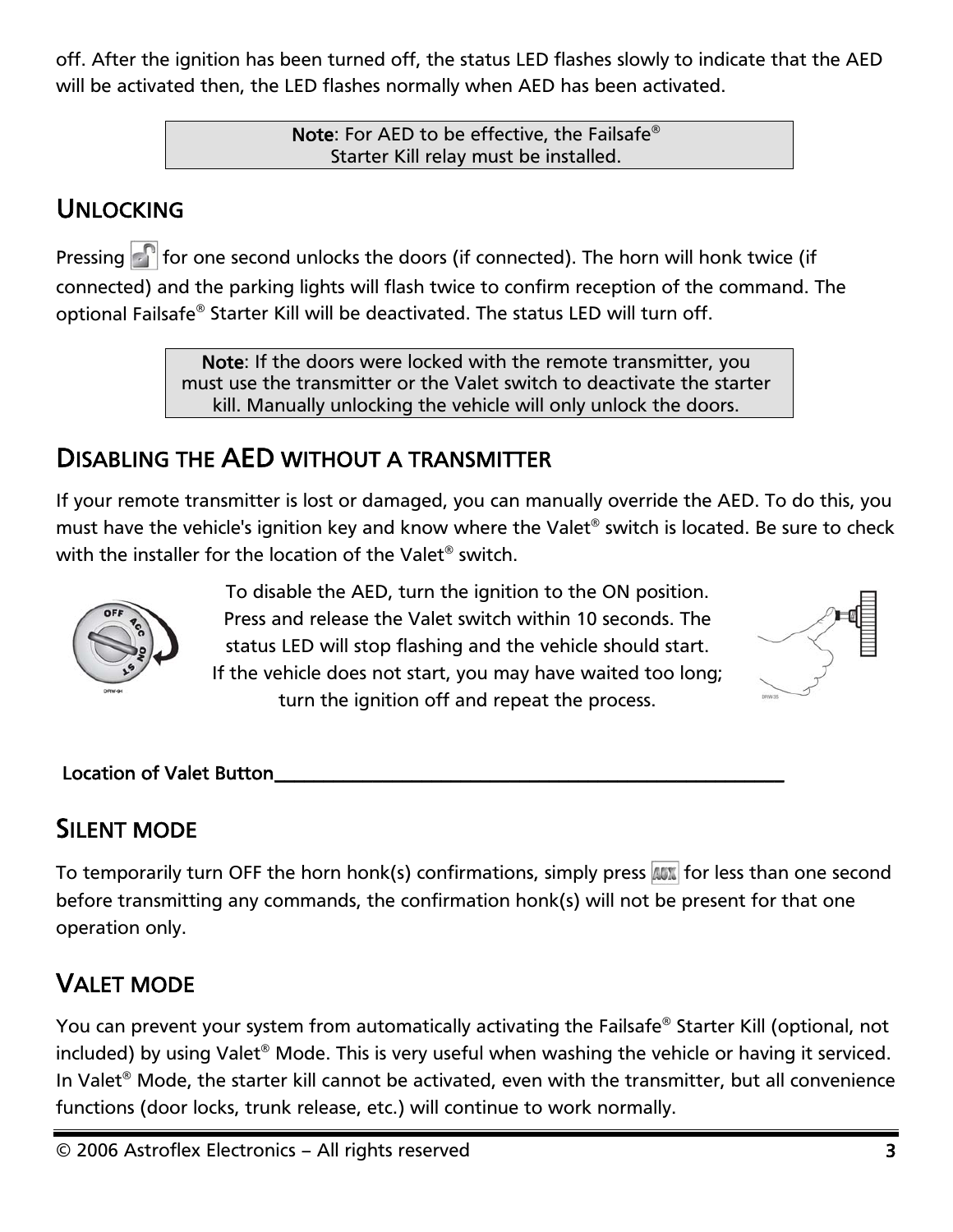#### To enter or exit Valet® Mode:

<span id="page-5-0"></span>

1. Turn the ignition on.

2. Turn the ignition off.

3. Press and release the Valet® switch within 10 seconds. The status LED will light steadily if you are entering Valet® Mode and will turn off if you are exiting Valet® Mode.



#### PANIC MODE

If you are threatened in or near your vehicle, you can attract attention by triggering the system with your transmitter.

Just press  $\begin{array}{|c|c|c|c|c|}\hline \multicolumn{1}{|c|}{\text{for}} & \multicolumn{1}{|c|}{\text{for}} & \multicolumn{1}{|c|}{\text{for}} & \multicolumn{1}{|c|}{\text{for}} & \multicolumn{1}{|c|}{\text{for}} & \multicolumn{1}{|c|}{\text{for}} & \multicolumn{1}{|c|}{\text{for}} & \multicolumn{1}{|c|}{\text{for}} & \multicolumn{1}{|c|}{\text{for}} & \multicolumn{1}{|c|}{\text{for}} & \multicolumn{1}{|c|}{\text{for}} & \multic$ (if connected) will honk and the parking lights will flash for 30 seconds. To stop Panic Mode at any time, press  $\blacksquare$  or  $\blacksquare$  for 1 second on the transmitter again.

> Note: In order for Panic Mode to be effective, the vehicle's horn (or optional siren) as well as the vehicle's parking lights must be connected.

#### *Rapid resume logic*

The system will store its current state to non-volatile memory. If power is lost and then reconnected, the system will recall the stored state from memory. This means if the unit is in Valet Mode and the battery is disconnected for any reason, such as servicing the car, when the battery is reconnected the unit will still be in Valet Mode. This applies to all states of the system including panic mode.

#### *Programming options*

Programming options control your system's normal, operational set-up. Most options do not require additional parts, but some may require additional installation labour. This system's programming options are listed below, with the factory default settings in bold:

- $\triangleright$  Ignition switch-controlled door-locking on or off. With this feature on, the doors will lock 3 seconds after the ignition key is turned on, and unlock when the ignition key is turned off.
- ¾ Comfort Closure off or on. This option is not available for all vehicles. When programmed on, and pressing  $\|\cdot\|$  on the remote, the vehicle will lock and close the windows/sunroof. See your dealer to see if this is available for your vehicle.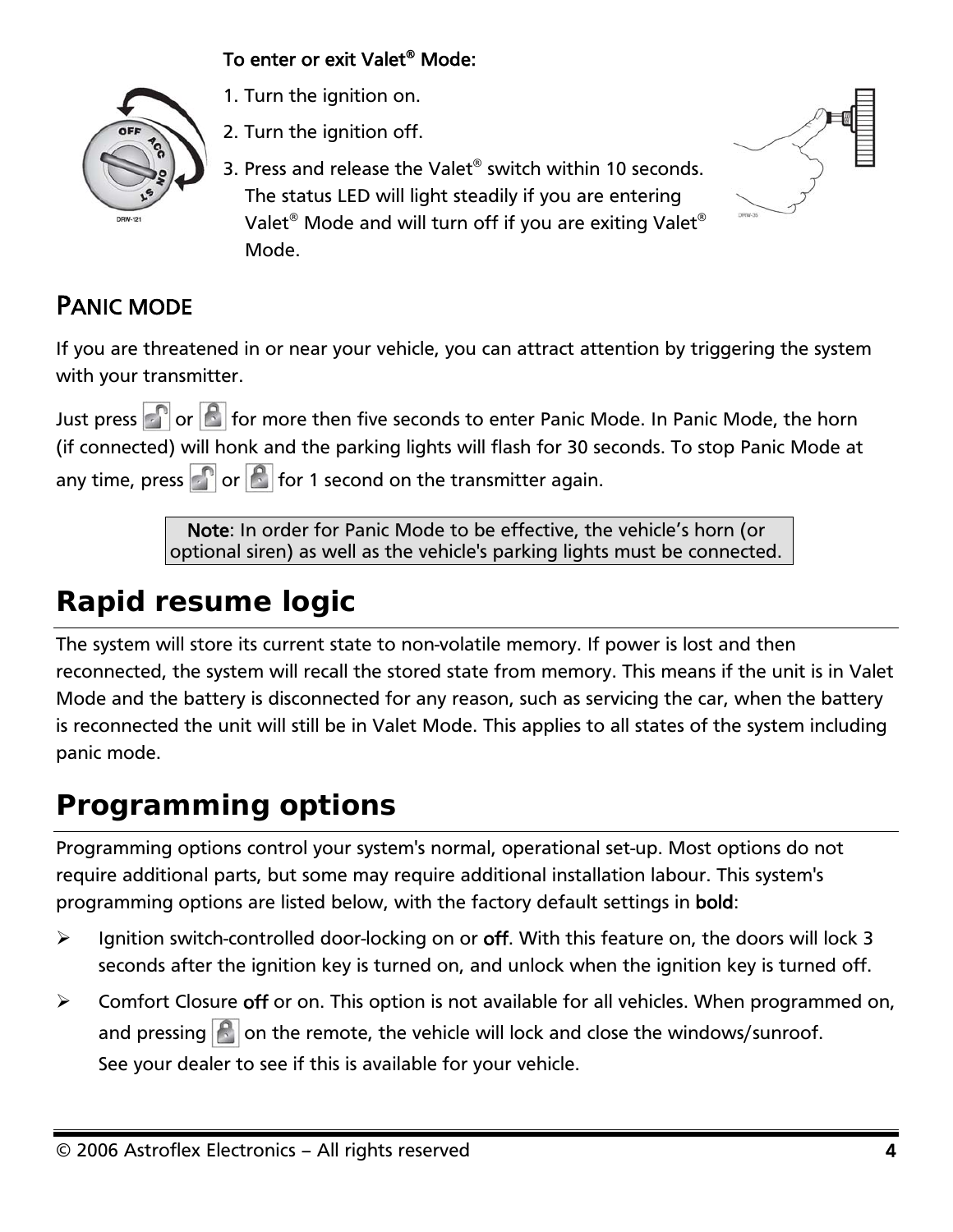<span id="page-6-0"></span> $\triangleright$  Dome light Supervision Activated or Deactivated: The dome light will illuminate for 30-seconds after turning the ignition off or when disarming the system with the remote transmitter.

#### *Glossary of terms*

Control Unit: The "brain" of your system. Usually hidden under the dash area of the vehicle. It houses the microprocessor that monitors your vehicle and controls all system functions.

LED: A light mounted at a discretionary location inside the vehicle. It is used to indicate the status of your system.

Starter Interrupt: An automatic switch controlled by your system which prevents the vehicle's starter from cranking whenever the system is armed. The vehicle is never prevented from cranking when the system is disarmed, in Valet Mode, or if the starter interrupt switch itself fails. Your system has feature-ready circuitry for the starter interrupt, however installation may require additional labour.

Transmitter: A hand-held, remote control which operates the various functions of your system.

Valet Switch: A small button mounted at a discretionary location inside the vehicle. It is used to override the system when a transmitter is lost or damaged, or to enter or exit Valet<sup>®</sup> Mode.

#### *Convenience expansions*

Listed below are some of the many expansion options available for use with your system. Some options may require additional parts and/or labour. Please consult with your dealer for a complete list of options available for use with this system.

Dome light Supervision: The dome light will illuminate for 30 seconds each time the system is unlocked using the remote. This is useful for seeing inside the vehicle at night prior to entering it.

Power Door Lock Control: Your system is capable of controlling many types of power door lock systems; however, some door lock systems may require extra parts. Consult with your dealer to determine which type of locks your vehicle uses. The system can be programmed to lock the doors when the ignition is turned on and to unlock them when the ignition is turned off.

Power Trunk Release: The system's auxiliary output can be programmed to operate a factory power release for the vehicle's trunk or hatch.

Progressive Door Unlocking: For added security, your system can be configured to unlock the driver's door only, leaving the passenger doors locked. Pressing the unlock button an additional time will unlock the passenger doors. This option requires additional parts and labour.